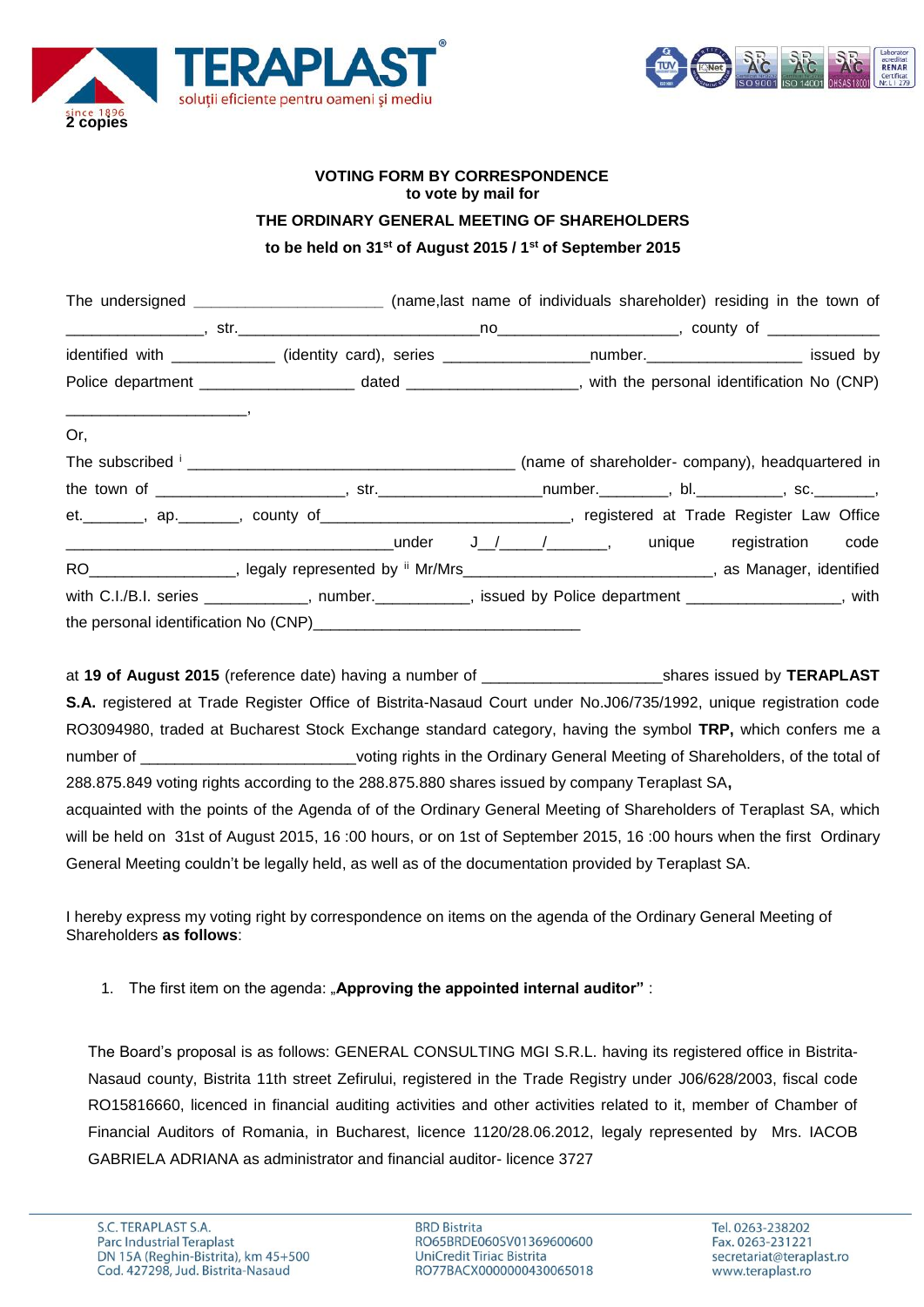



| For | <b>Against</b> | Abstaining |
|-----|----------------|------------|
|     |                |            |
|     |                |            |

2. The second item on the agenda : "Approval of the validity of the contract":

The Board's proposal is as follows: one year, starting from the Ordinary General Meeting of the Shareholders approval

| For | <b>Against</b> | Abstaining |
|-----|----------------|------------|
|     |                |            |
|     |                |            |

## **3.** The third item on the agenda: **"Approval of the internal auditor's remuneration"**

The Board's proposal is as follows: 1.000 euro.

| <b>Against</b> | Abstaining |  |
|----------------|------------|--|
|                |            |  |
|                |            |  |

4. The fourth item on the agenda: **"Mandating Mr. Alexandru Stanean – CEO, and Mrs. Edit - Eniko Orban – CFO to negotiate and to sign for and on behalf of the Company's Shareholders the internal audit contract":**

| For | <b>Against</b> | Abstaining |
|-----|----------------|------------|
|     |                |            |
|     |                |            |

5. The fifth item on the agenda: "Appointing the registration date when shareholders affected by the **decisions adopted by the Ordinary General Meeting of the Shareholders shall be identified. The Board of Directors suggests the date of 16th of September 2015":**

| For | <b>Against</b> | Abstaining |
|-----|----------------|------------|
|     |                |            |
|     |                |            |

6. The sixth item on the agenda: "Approving the date of 15<sup>th</sup> September 2015 as "ex date", respectively the **date previous to the registration when the financial instruments, object of the decision of the corporate bodies, are transactioned without the rights resulting from such decision, pursuant to art. 2 letter f) of the Regulation no. 6/2009 regarding the exercise of certain rights of the shareholders within the general meetings of the trading companies, amended and completed by Regulation no. 13/2014 regarding the amendment and completion of certain regulations issued by the Security National Board (hereinafter referred to Regulation CNVM no. 6/2009":**

| $T - r$<br>וט־ | aainst | Abstaining |  |
|----------------|--------|------------|--|
|                |        |            |  |

7. The seventh item on the agenda: **"To authorize the President of the Board of Directors to sign the Decision of the Ordinary General Meeting of the Shareholders for and on behalf of all shareholders present at the meeting":**